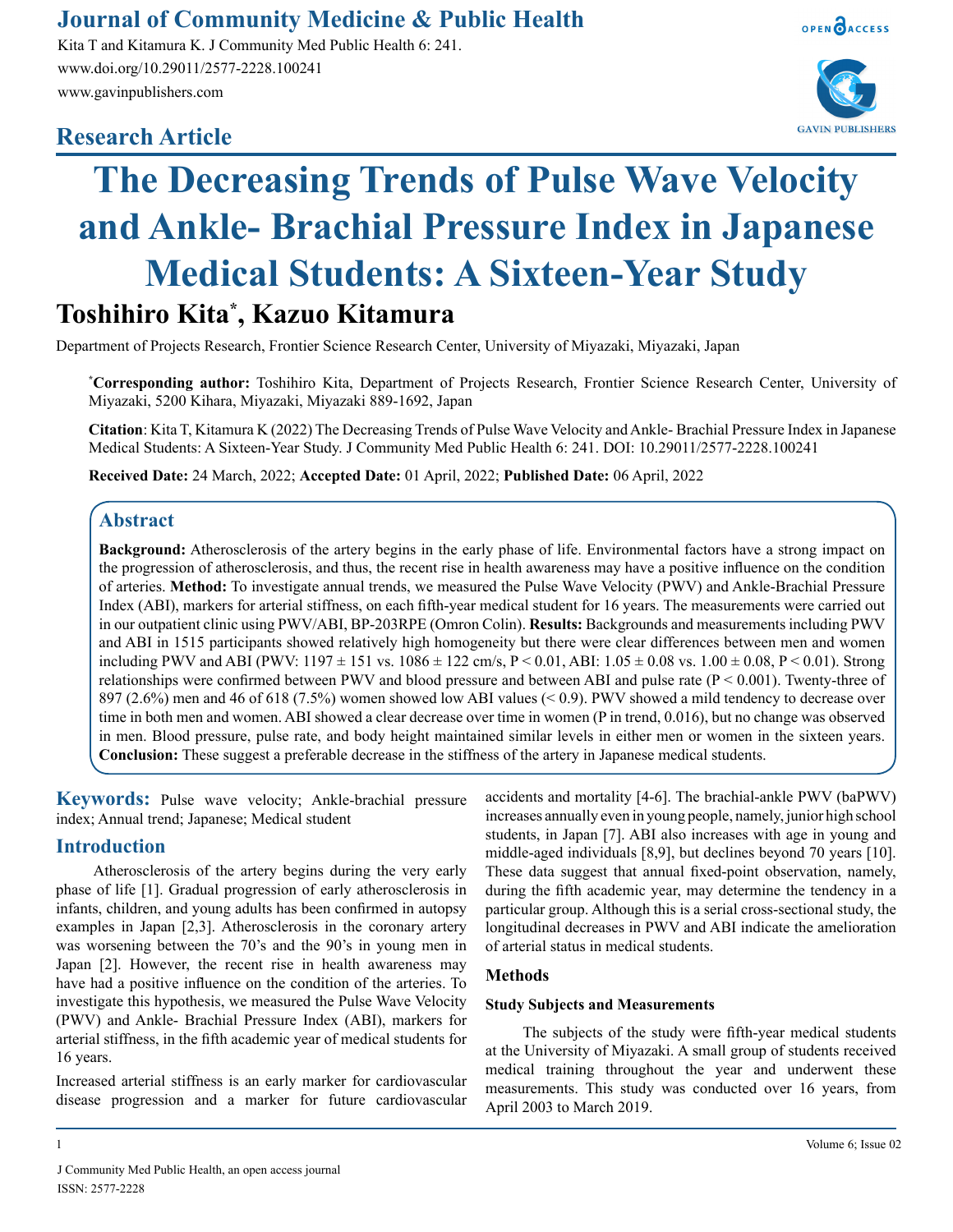**Citation:** Kita T, Kitamura K (2022) The Decreasing Trends of Pulse Wave Velocity and Ankle- Brachial Pressure Index in Japanese Medical Students: A Sixteen-Year Study. J Community Med Public Health 6: 241. DOI: 10.29011/2577-2228.100241

All measurements were conducted between 13:30 and 15:00 hours in our outpatient office in a quiet environment, where a constant temperature was maintained. PWV, ABI, blood pressure, and heart rate were measured using an automatic waveform analyzer (form PWV/ABI, BP-203RPE; Omron Colin, Tokyo, Japan) as reported in previous papers [11,12]. Briefly, occlusion and monitoring cuffs were placed around both sides of the brachial and ankle regions of the students in the supine position. Monitors for electrocardiogram and cardiac sounds were placed in appropriate regions on the students. All parameters were automatically calculated according to the device algorithm and printed. The described method measures baPWV, which has a high correlation with authentic carotid-femoral PWV (cfPWV) [11,13] and is useful for predicting cardiovascular mortality to the same extent as cfPWV [14]. The study protocol was approved by the ethical committees of the University of Miyazaki.

#### **Statistical Analysis**

All data were expressed as the mean  $\pm$  SD. Comparisons of parameters between males and females were made by unpaired Student's t-test or one-way analysis of variance (ANOVA). Relationships between variables were analyzed by simple correlations and then evaluated using multiple regression analysis. Differences were considered statistically significant at P<0.05. All statistical analyses were performed using the SPSS Statistics version 22 (IBM Japan, Tokyo, Japan).

#### **Results**

The participants of the study were 1515 students, consisting of 897 men and 618 women. There were clear differences in all parameters between the males and females, as shown in Table 1; thus, sex-specific analyses were performed. The markers for arterial stiffness, namely PWV and ABI, were lower in women than in men (Table 1). A considerable number of students showed low values of ABI  $\leq 0.90$ , which is the criterion for Peripheral Artery Disease (PAD) and increased risk for cardiovascular events [15]; in particular, the rate reached 9.7% in female students (Table 2). Also, almost one-third of the female students showed borderline ABI values (between 0.91 and 1.00) (Table 2). However, none of the students showed abnormalities that were suspected to be PAD. As reported previously [16], PWV was positively correlated with age, Blood Pressure (BP), and Pulse Rate (PR) (Table 3, Figure 1). However, ABI was negatively and closely related only to PR, but not to BP (Table 3, Figure 1), unlike in a previous report [16].

|                                                                                                 | Male             | Female                         | Whole            |  |
|-------------------------------------------------------------------------------------------------|------------------|--------------------------------|------------------|--|
| n                                                                                               | 897              | 618                            | 1515             |  |
| Age, years old                                                                                  | $24.9 \pm 3.1$   | $24.2 \pm 2.5$ <sup>**</sup>   | $24.6 \pm 2.9$   |  |
| SBP, mmHg                                                                                       | $125.0 \pm 11.8$ | $113.8 \pm 10.1$ <sup>**</sup> | $120.4 \pm 12.4$ |  |
| DBP, mmHg                                                                                       | $69.1 \pm 8.5$   | $65.9 \pm 7.7^{**}$            | $67.8 \pm 8.3$   |  |
| PR, bpm                                                                                         | $72.0 \pm 13.1$  | $78.7 \pm 13.8$ <sup>**</sup>  | $74.7 \pm 13.8$  |  |
| PWV, cm/sec                                                                                     | $1197 \pm 151$   | $1086 \pm 122$ <sup>**</sup>   | $1152 \pm 150$   |  |
| ABI                                                                                             | $1.05 \pm 0.08$  | $1.00 \pm 0.08$ **             | $1.03 \pm 0.08$  |  |
| PWV: Pulse Wave Velocity: ABI: Ankle-Brachial Pressure Index: **P $\leq 0.01$ , male vs. female |                  |                                |                  |  |

**Table 1:** Basal characteristics of the students.



Figure 1: Relationship between Pulse Wave Velocity (PWV), Systolic Blood Pressure (SBP), Ankle- Brachial Pressure Index (ABI), and pulse rate (PR).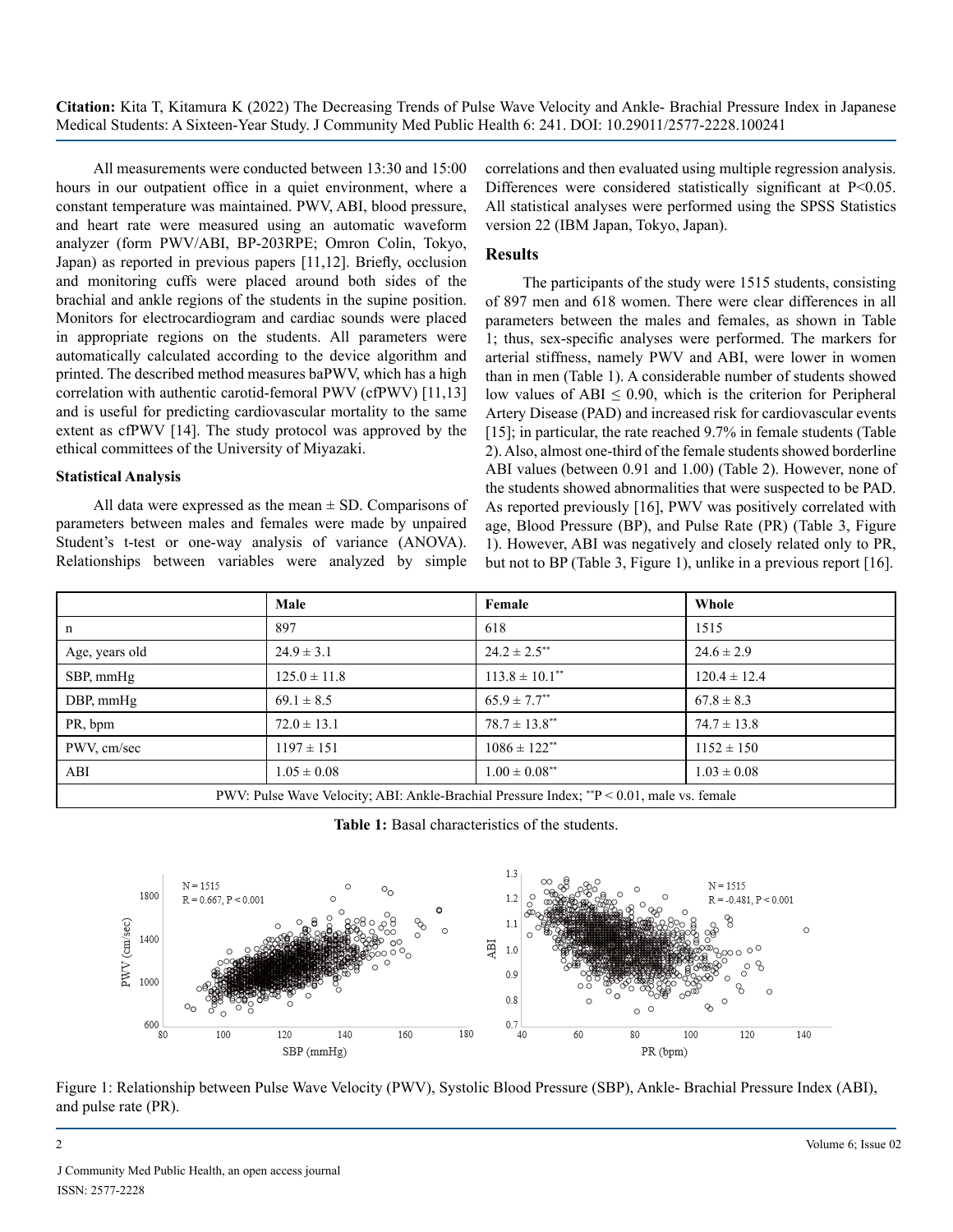**Citation:** Kita T, Kitamura K (2022) The Decreasing Trends of Pulse Wave Velocity and Ankle- Brachial Pressure Index in Japanese Medical Students: A Sixteen-Year Study. J Community Med Public Health 6: 241. DOI: 10.29011/2577-2228.100241

|                                    | Male          | Female      | Whole       |  |
|------------------------------------|---------------|-------------|-------------|--|
| n                                  | 897           | 618         | 1515        |  |
| $ABI \leq 0.80$                    | $2(0.2\%)$    | $4(0.6\%)$  | $6(0.4\%)$  |  |
| $0.81 \leq ABI \leq 0.90$          | $28(3.1\%)$   | 56 (9.1%)   | 84 (5.5%)   |  |
| $0.91 \leq ABI \leq 0.99$          | $198(22.1\%)$ | 224 (36.2%) | 422 (27.9%) |  |
| $1.00 \leq ABI \leq 1.10$          | 452 (50.4%)   | 276 (44.7%) | 728 (48.1%) |  |
| $1.11 \leq ABI \leq 1.20$          | 191 (21.3%)   | 55 (8.9%)   | 246 (16.2%) |  |
| $1.21 \leq ABI$                    | $26(2.9\%)$   | $3(0.5\%)$  | $29(1.9\%)$ |  |
| ABI: Ankle-Brachial Pressure Index |               |             |             |  |

| <b>Table 2:</b> The distribution of the ABI. |  |
|----------------------------------------------|--|
|----------------------------------------------|--|

|                                                              | <b>PWV</b> |         | ABI      |             |  |
|--------------------------------------------------------------|------------|---------|----------|-------------|--|
|                                                              | R          | P value | R        | P value     |  |
| Age                                                          | 0.217      | < 0.001 | 0.009    | 0.72        |  |
| <b>SBP</b>                                                   | 0.667      | < 0.001 | 0.015    | 0.56        |  |
| <b>DBP</b>                                                   | 0.627      | < 0.001 | $-0.004$ | 0.87        |  |
| <b>PR</b>                                                    | 0.251      | < 0.001 | $-0.481$ | ${}< 0.001$ |  |
| PWV: Pulse Wave Velocity; ABI: Ankle-Brachial Pressure Index |            |         |          |             |  |

**Table 3:** simple correlation of the parameters.

Figure 2A illustrates the sex-specific annual trend of ABI for 16 years. A clear and significant decrease in ABI was observed only in female students. The annual PWV trend showed a decreasing tendency, especially in male students, but this was not significant in the analysis using ANOVA (Figure 2B). On the other hand, multivariate analysis revealed a negative correlation between PWV and the academic year in both male and female students (Table 4). This means that the PWV has been decreasing over time. ABI and PWV were influenced by BP, PR, but there were no changes in the annual trends of BP and PR (Figure 2C).





**Figure 2:** A: Annual trend of ankle-brachial pressure index (ABI) in medical students ( $\bigcirc$ : malestudents,  $\bullet$ : female students).  $P \leq$ 0.05,  $*^*P < 0.01$ , vs. the first year of observation (2003). B: Annual trend of pulse wave velocity (PWV) in medical students (〇: male students,  $\bullet$ : female students).  $P < 0.05$ , vs. the first year of observation (2003). C: Annual trend of systolic and diastolic blood pressure (BP) (〇: male students, ●: female students), pulse rate  $(PR)$  ( $\square$ : male students,  $\blacksquare$ : female students).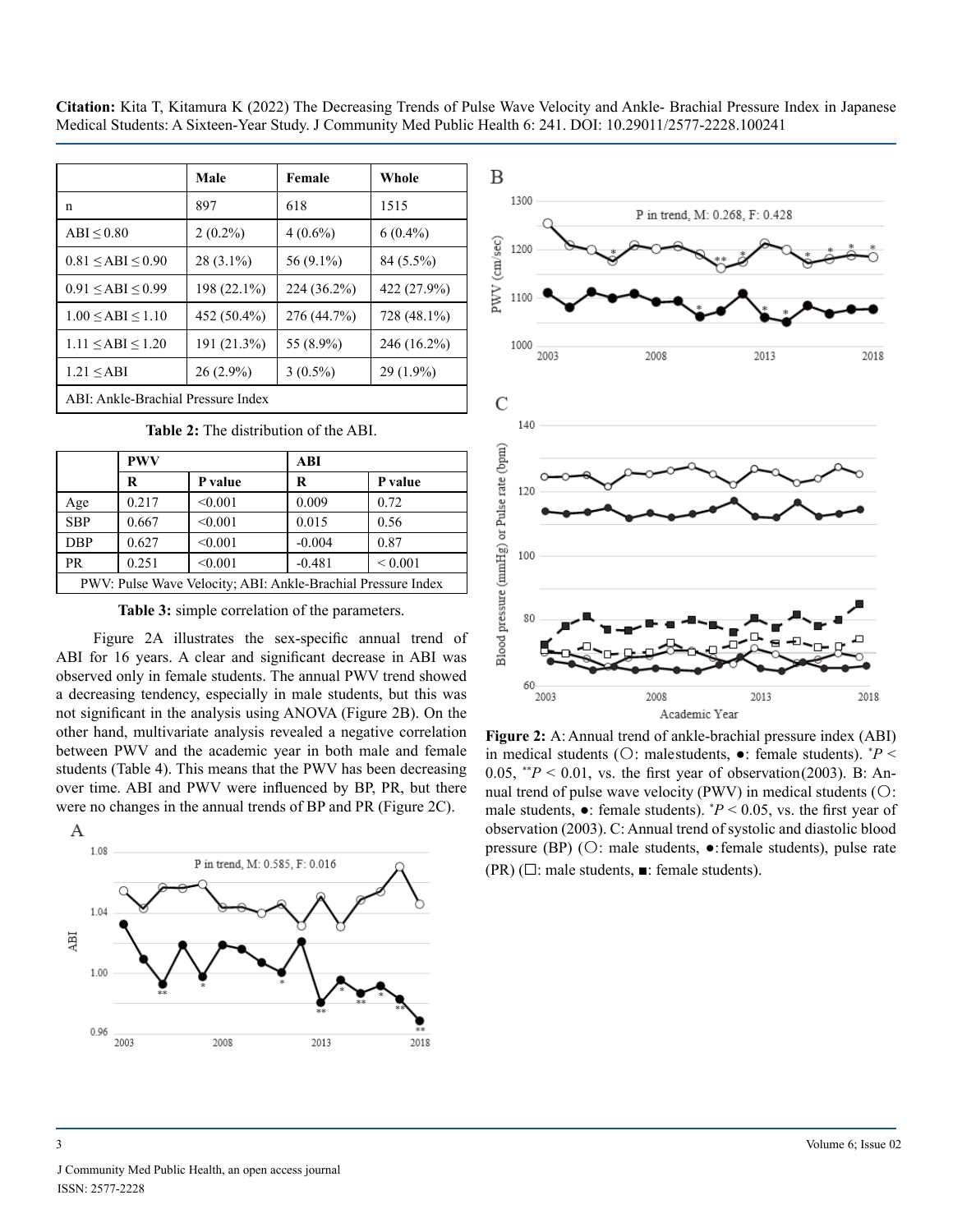|                                                              | <b>PWV</b> |         |          | ABI     |          |         |          |         |
|--------------------------------------------------------------|------------|---------|----------|---------|----------|---------|----------|---------|
|                                                              | Male       |         | Female   |         | Male     |         | Female   |         |
|                                                              |            | P value |          | P value |          | P value |          | P value |
| Age                                                          | 0.131      | < 0.001 | 0.087    | 0.006   | 0.014    | 0.65    | 0.014    | 0.70    |
| Systolic blood pressure                                      | 0.504      | < 0.001 | 0.572    | < 0.001 | $-0.005$ | 0.89    | 0.120    | 0.001   |
| Pulse rate                                                   | 0.206      | < 0.001 | 0.123    | < 0.001 | $-0.409$ | < 0.001 | $-0.525$ | < 0.001 |
| Academic year                                                | $-0.087$   | 0.001   | $-0.111$ | < 0.001 | 0.031    | 0.31    | $-0.098$ | 0.005   |
| PWV: Pulse Wave Velocity; ABI: Ankle-Brachial Pressure Index |            |         |          |         |          |         |          |         |

**Table 4:** Multiple correlation of the parameters.

## **Discussion**

This is the first report on the long-term trend of indices of arterial stiffness, namely PWV and ABI, in medical students. There has been a decreasing tendency in PWV in both male and female students and a clear decrease in ABI only in female students during the last 16 years. There have been no clear changes in BP and PR that influence PWV and ABI; therefore, these changes in arterial markers may reflect favorable amelioration of arterial stiffness in young people.

Health-promoting lifestyles during university life are positively related to good health status [17]. Conversely, unhealthy lifestyles, including smoking, alcohol use, low physical activity, skipping breakfast, and poor sleep quality, are related to poor health status and may introduce the risk of lifestyle-related diseases [17-19]. Medical students, including nursing students, are reported to have characteristic physical activities and daily lifestyle habits [20-22]. Therefore, the maintenance of healthy lifestyle behaviors is very important for good university life. To achieve this, acknowledging that health is important and that students with high health literacy have healthy lifestyles is key [23]. It may be natural for medical students in Japan to have high electronic health literacy and good exercise routines [24]. In recent years, the popularization of health information and easy access to this information may have promoted healthy lifestyles among students.

ABI increased in young and middle-aged individuals with age and then decreased in the elderly [8-10]. Naturally, the baseline of ABIs in young students was expected to be low. Indeed, a significant number of students showed values of less than 1.0, and 5.9% of the students showed a value less than 0.90, which is a criterion for peripheral artery disease (Table 2). The prevalence of an ABI  $\leq$  0.9 was reported to be 1.5% in men and 0.7% in women in a community-dwelling population [25]. Low ABI values in young people could be explained by low pulse wave amplification. Namely, low arterial stiffness, as indicated by a low PWV in the students, causes a low reflected wave and then decreases the pulse wave amplification in the peripheral artery, especially in the farther peripheral artery [26]. Low amplification causes low blood pressure in the farther peripheral artery, resulting in a decreased

ABI. A decrease in heart rate increases pulse wave amplification [27]. This relationship was clearly shown in the students (Figure 1), where relatively homogeneous characteristics and low atherosclerosis may have contributed to a clear demonstration of the relationship. The annual increase in ABI was quite small even in a longitudinal cohort study [9]; thus, the difficulty in detecting the over-time tendency using annual fixed-point observations for different groups of students, is expected. Therefore, a clear decrease in ABI over time in female students seems to be significant (Figure 2A). On the other hand, the changes in PWV were fuzzy in trend analysis (Figure 2B). However, the negative relationship between PWV and the academic year in multiple regression analysis (Table 4) clearly suggested the over-time amelioration of PWV in male and female students.

Besides arterial factors, there may be other factors that decreased ABI only in female students. Tabara, et al. reported that the thigh muscle area showed a strong positive association with ABI [28]. The desire for thinness or an ideal body shape is widespread in young Japanese women [29,30]; therefore, decreased muscle volumes in the limbs may occur in female students.

This study has some limitations. First, we did not collect background data for the students because it was difficult due to privacy protection. Additional data may lead to other interpretations. Second, this study does not include a longitudinal follow-up of the same subjects; therefore, the secular change of each person was not clear.

In conclusion, we conducted a long-term observation of arterial stiffness markers in a relatively homogeneous population, namely fifth-year medical students. In this observation, a decreasing trend in arterial stiffness in Japanese medical students was observed.

## **References**

- **1.** [Stary HC \(2000\) Lipid and macrophage accumulations in arteries of](https://pubmed.ncbi.nlm.nih.gov/11063472/)  [children and the development of atherosclerosis. Am J Clin Nutr 72:](https://pubmed.ncbi.nlm.nih.gov/11063472/)  [1297S-1306S.](https://pubmed.ncbi.nlm.nih.gov/11063472/)
- **2.** [Imakita M, Yutani C, Strong JP, Sakurai I, Sumiyoshi A, et al. \(2001\)](https://pubmed.ncbi.nlm.nih.gov/11254921/)  [Second nation-wide study of atherosclerosis in infants, children and](https://pubmed.ncbi.nlm.nih.gov/11254921/)  [young adults in Japan. Atherosclerosis 155: 487-497.](https://pubmed.ncbi.nlm.nih.gov/11254921/)